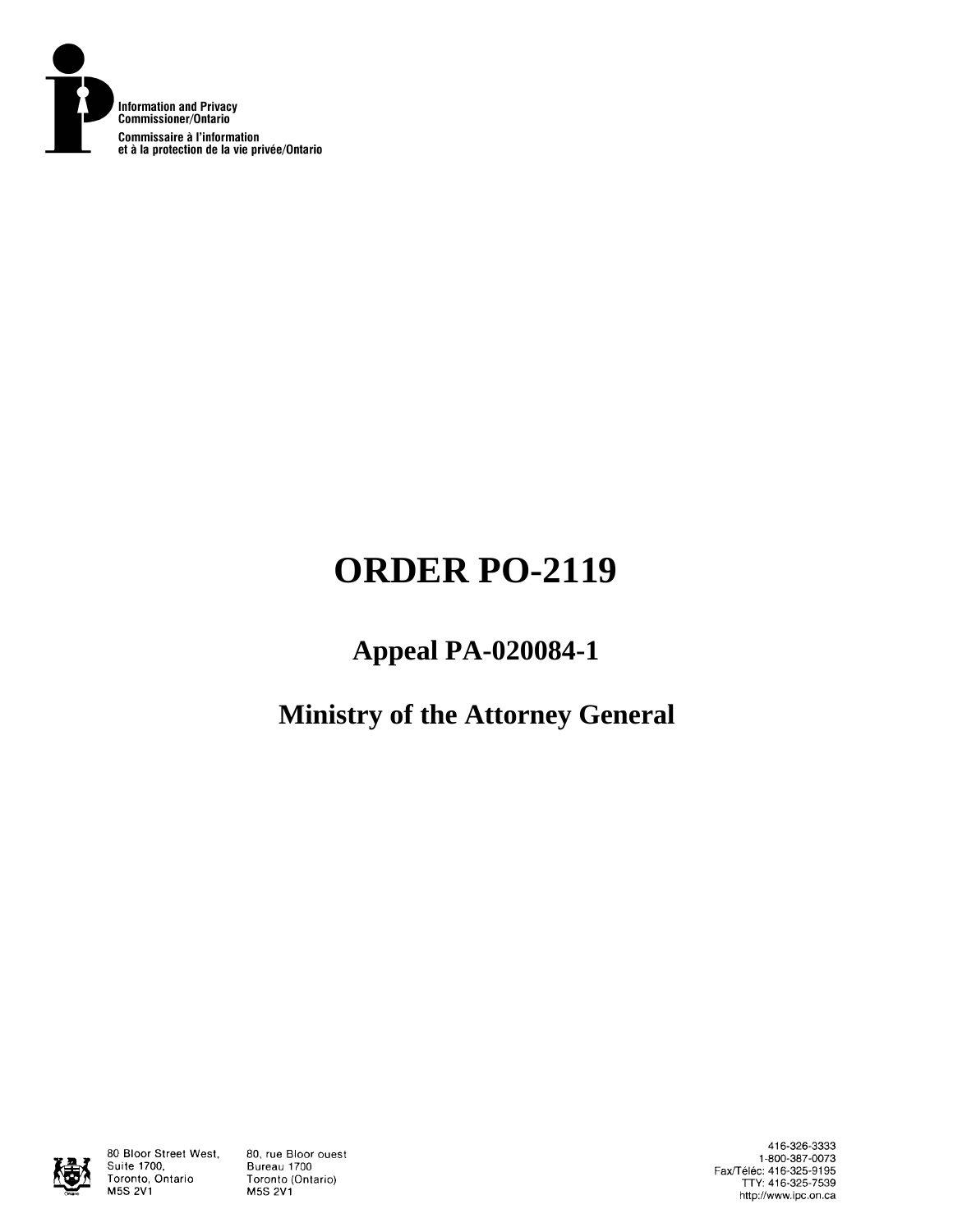# **NATURE OF THE APPEAL:**

The appellant made a request under the *Freedom of Information and Protection of Privacy Act* (the *Act*) to the Ministry of the Attorney General (the Ministry) – Office of the Children's Lawyer (the OCL) for access to records concerning himself, his former spouse and their children.

The Ministry located 57 pages of responsive records, and granted access to 39 of them. The Ministry withheld the remaining 18 pages on the basis of the exemption at section 49(a) (discretion to refuse requester's own information) in conjunction with sections 13 (advice or recommendations) and 19 (solicitor-client privilege). The Ministry also refused access to these records on the basis of section 49(b) (discretion to refuse requester's own information) in conjunction with section 21 (unjustified invasion of another individual's personal privacy).

The appellant appealed the refusal.

During mediation, the appellant raised the possible application of the exception under section 21(1)(d) (authorized disclosure under another *Act*) in conjunction with the *Children's Law Reform Act*. The issues were not resolved by mediation and the matter subsequently moved to adjudication.

I received representations from the Ministry. The Ministry's representations indicated that portions of some of the records at issue could be severed and disclosed to the appellant so long as the author of the record, the affected person who is the appellant's former spouse, was first provided with an opportunity to make representations about whether or not that information should be disclosed.

As a result, I then sought representations from the affected person, enclosing the same Notice of Inquiry sent to the Ministry and the non-confidential portions of the Ministry's representations. The affected person sent representations in response.

While I sent a copy of the Notice of Inquiry along with the non-confidential representations of the Ministry and the affected person to him, the appellant did not provide representations.

The 18 pages of records at issue can be divided into five distinct documents as described below:

| Record 1 - | an information sheet (page 6);          |
|------------|-----------------------------------------|
| Record 2 - | one page of handwritten notes (page 7); |
| Record 3 - | a one-page review addendum (page 8);    |
| Record 4 - | a file activity sheet (page 9); and     |
| Record 5 - | a 14-page intake form (pages 22-35).    |

# **CONCLUSION:**

Only certain portions of Records 1, 3, 4 and 5 are exempt under section 49 of the *Act*. None of the information in Record 2 qualifies for exemption under this provision.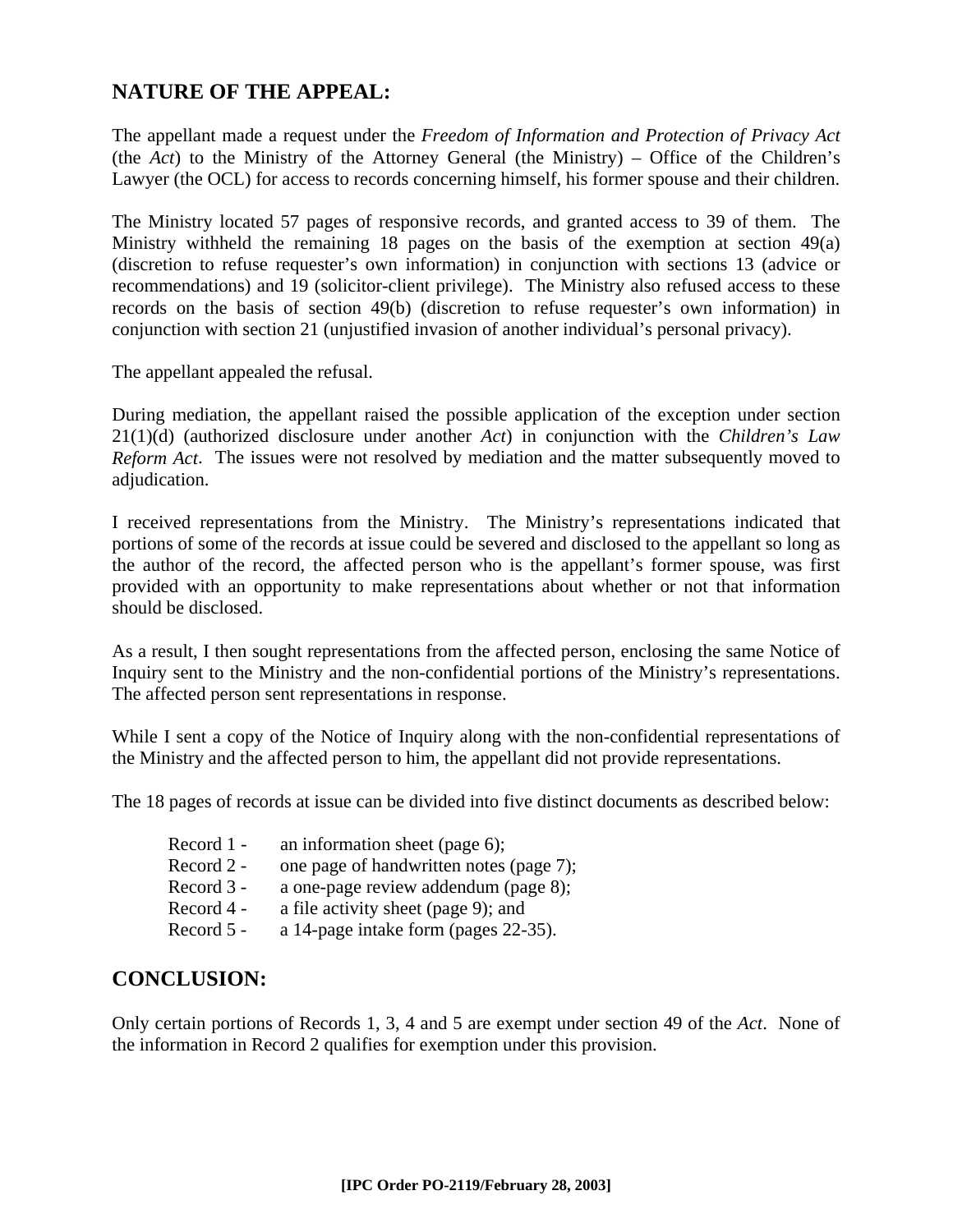# **DISCUSSION:**

#### **PERSONAL INFORMATION**

The personal privacy exemptions in section 49 apply only to information that qualifies as personal information. Therefore, I must first assess whether the relevant records contain personal information and, if so, to whom that information relates. The term "personal information" is defined in section 2(1) of the *Act*, in part, as recorded information about an identifiable individual, including any identifying number assigned to the individual [paragraph (c)] and the individual's name where it appears with other personal information relating to the individual or where the disclosure of the name would reveal other personal information about the individual [paragraph (h)].

I have considered the representations before me and examined all of the records at issue. I find that Records 1, 3, 4 and 5 all contain information relating to both the appellant and other individuals, including the affected person (the appellant's former spouse), their children and another individual. The information includes their age, sex and family status [paragraph (a)], education, medical, psychiatric, psychological and employment history [paragraph (b)], names and addresses [paragraphs (d) and (h)], as well as, in some cases, the views or opinions of one individual about another individual [paragraphs (e) and (g)].

For similar reasons, I find that Record 2 also contains the personal information of the appellant. However, this record does not contain the personal information of any other individual.

#### **DISCRETION TO REFUSE REQUESTER'S OWN INFORMATION**

While section 47(1) of the *Act* gives individuals a general right of access to their own personal information held by an institution, section 49 provides a number of exceptions to this general right of access.

Under section  $49(a)$ , the institution has the discretion to deny an individual access to his or her own personal information where the exemptions in sections 12, 13, 14, 15, 16, 17, 18, 19, 20, 20.1 or 22 would apply to the disclosure of that information.

Under section 49(b), where a record contains the personal information of both the requester and other individuals and the institution determines that the disclosure of the information would constitute an unjustified invasion of another individual's personal privacy, the institution has the discretion to deny the requester access to that information.

In this case, the Ministry applied both of sections 49(a) and (b) in refusing access to the records. In my analysis, I will consider first the applicability of section  $49(a)$ . I will then examine the applicability of section 49(b) and whether the disclosure of the personal information in the records would be an unjustified invasion of the personal privacy of other individuals and therefore exempt from disclosure.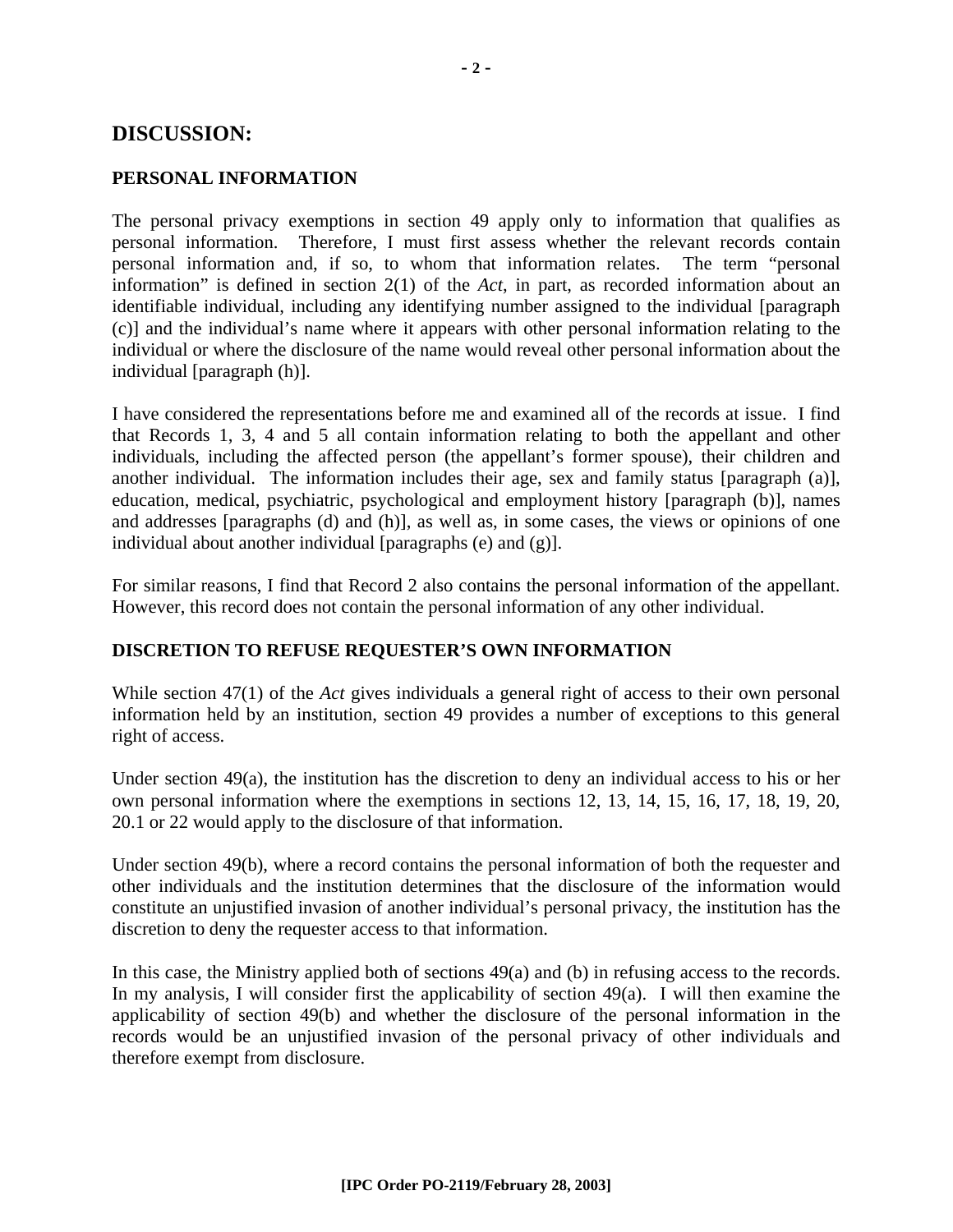The Ministry relies on section 49(a) in conjunction with sections 13 and 19 to withhold Records 1, 2, 3 and 4. In respect of Record 5, the Ministry applied section 49(a) with section 19 only. As section 19 was applied to all of the records, I will consider it first.

# **SOLICITOR-CLIENT PRIVILEGE**

### **Introduction**

Section 19 of the *Act* reads:

A head may refuse to disclose a record that is subject to solicitor-client privilege or that was prepared by or for Crown counsel for use in giving legal advice or in contemplation of or for use in litigation.

Section 19 encompasses two heads of privilege, as derived from the common law: (i) solicitor-client communication privilege; and (ii) litigation privilege. In order for section 19 to apply, the institution must establish that one or the other, or both, of these heads of privilege apply to the records at issue

The Ministry submits that the second head of privilege, litigation privilege, applies to all of the records at issue in this appeal.

#### **Litigation privilege**

# *General*

Litigation privilege protects records created for the dominant purpose of existing or reasonably contemplated litigation [Order MO-1337-I; *General Accident Assurance Co. v. Chrusz* (1999), 45 O.R. (3d) 321 (C.A.).

In *Solicitor-Client Privilege in Canadian Law* by Ronald D. Manes and Michael P. Silver, (Butterworth's: Toronto, 1993), pages 93-94, the authors offer some assistance in applying the dominant purpose test, as follows:

> The "dominant purpose" test was enunciated [in *Waugh* v. *British Railways Board*, [1979] 2 All E.R. 1169] as follows:

> > A document which was produced or brought into existence either with the dominant purpose of its author, or of the person or authority under whose direction, whether particular or general, it was produced or brought into existence, of using it or its contents in order to obtain legal advice or to conduct or aid in the conduct of litigation, at the time of its production in reasonable prospect, should be privileged and excluded from inspection.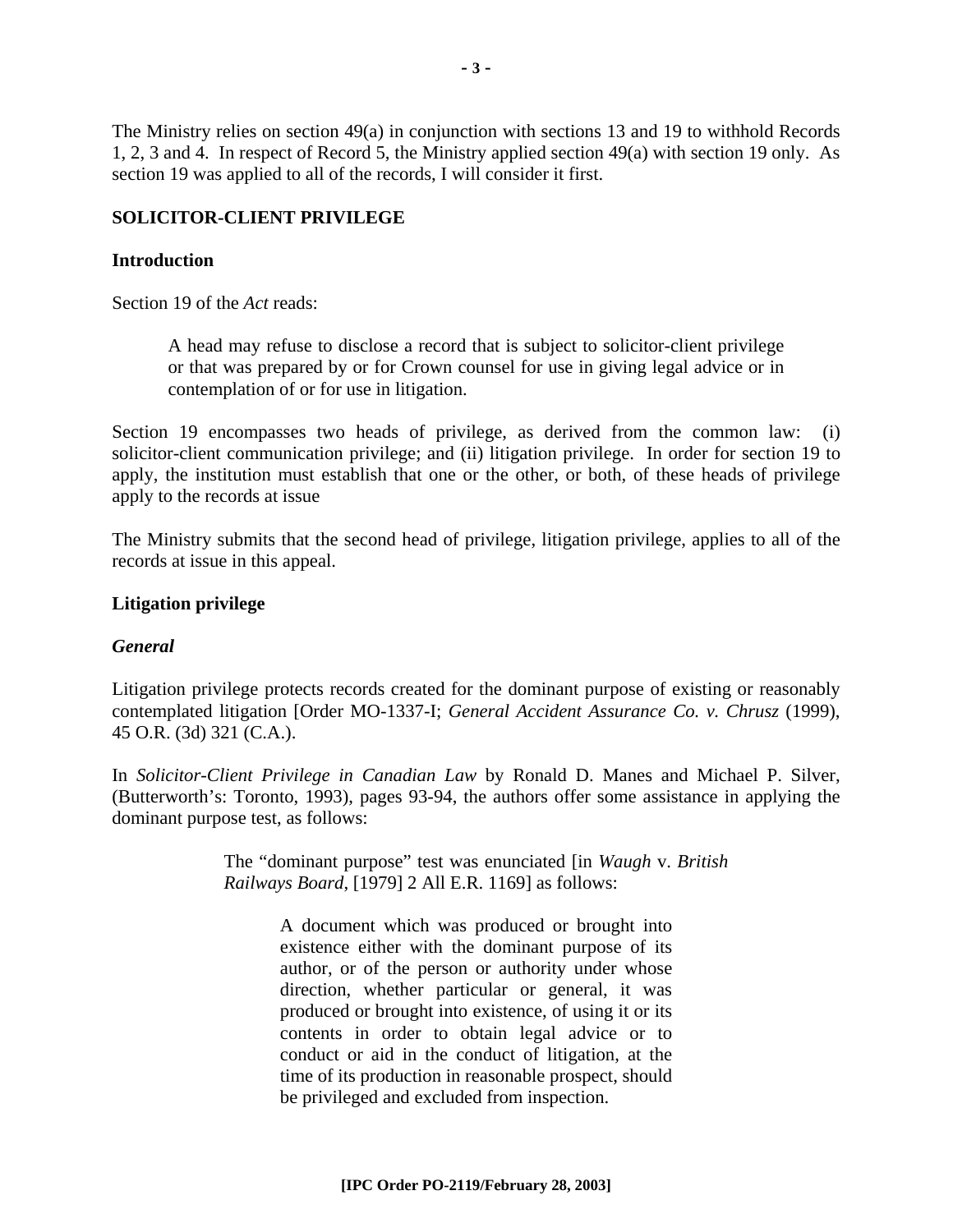It is crucial to note that the "dominant purpose" can exist in the mind of either the author or the person ordering the document's production, but it does not have to be both.

. . . .

[For this privilege to apply], there must be more than a vague or general apprehension of litigation.

In Order MO-1337-I, Assistant Commissioner Tom Mitchinson found that even where records were not created for the dominant purpose of litigation, copies of those records may become privileged if they have "found their way" into the lawyer's brief [see *General Accident*; *Nickmar Pty. Ltd. v. Preservatrice Skandia Insurance Ltd.* (1985), 3 N.S.W.L.R. 44 (S.C.); *Hodgkinson v. Simms* (1988), 55 D.L.R. (4th) 577 (B.C. C.A.)]. The court in *Nickmar* stated the following with respect to this aspect of litigation privilege:

. . . the result in any such case depends on the manner in which the copy or extract is made or obtained. If it involves a selective copying or results from research or the exercise of skill and knowledge on the part of the solicitor, then I consider privilege should apply.

In Order MO-1337-I, the Assistant Commissioner elaborated on the potential application of the *Nickmar* test:

The types of records to which the *Nickmar* test can be applied have been described in various ways. Justice Carthy referred to them in *General Accident* as "public" documents. *Nickmar* characterizes them as "documents which can be obtained elsewhere", and [*Hodgkinson*] calls them "documents collected by the ... solicitor from third parties and now included in his brief". Applying the reasoning from these various sources, I have concluded that the types of records that may qualify for litigation privilege under this test are those that are publicly available (such as newspaper clippings and case reports), and others which were not created with the litigation in mind. On the other hand, records that were created with real or reasonably contemplated litigation in mind cannot qualify for litigation [privilege] under the *Nickmar* test and should be tested under "dominant purpose".

#### *Representations*

The Ministry makes the following representations with respect to the applicability of the section 19 exemption:

The sole purpose for the creation of the documents was existing or reasonably contemplated litigation. The records would assist the Children's Lawyer in making a decision about the involvement of OCL in the ongoing custody/access dispute between two parents.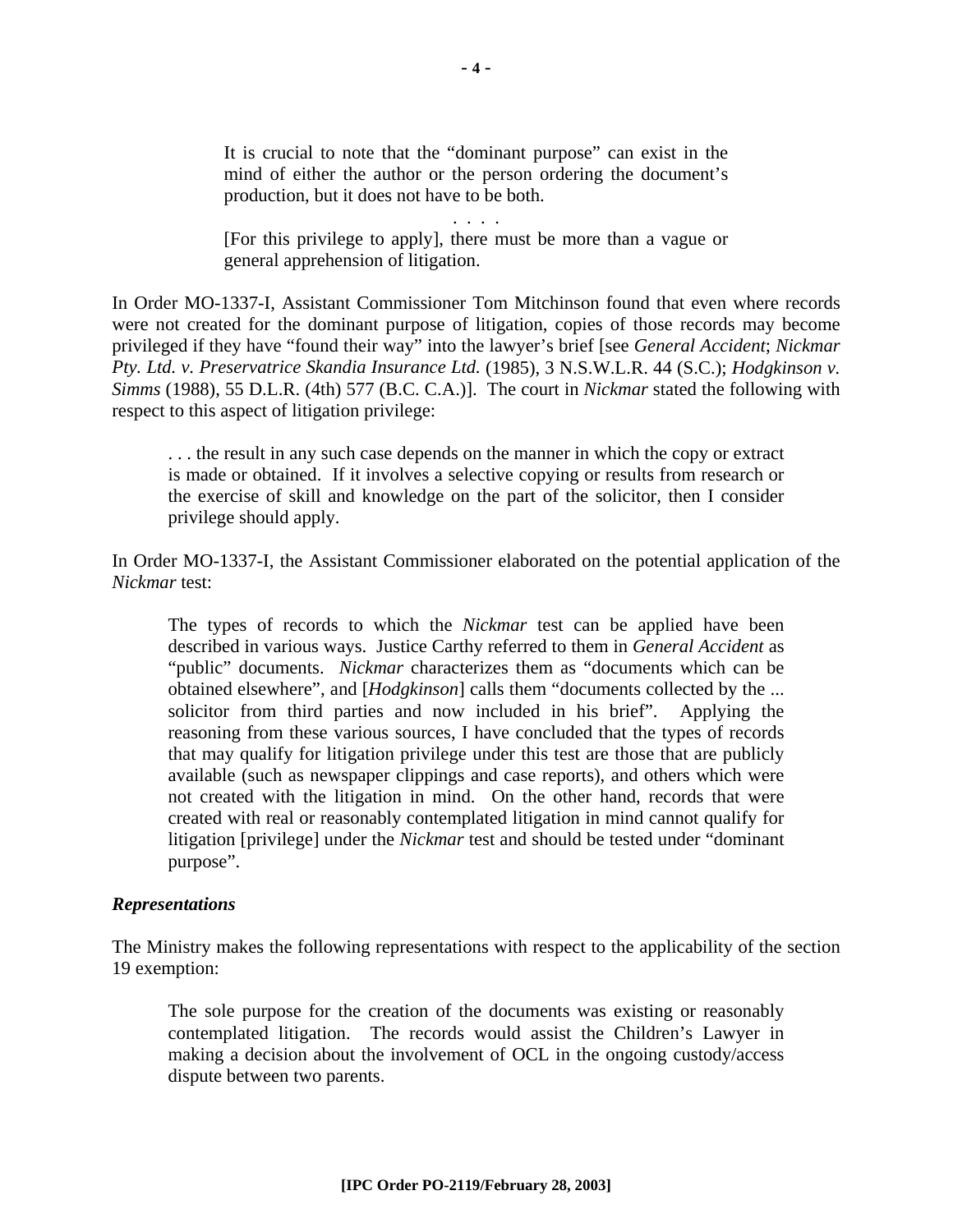In-house staff at OCL prepared all the records at pages 6 to 9. The Children's Lawyer is a member of the bar of Ontario, as required by section 89(2) of the *Courts of Justice Act*. As such, he is Crown counsel. The records were prepared by staff at OCL so that the Children's Lawyer, in the exercise of his mandate to provide services to children in custody/access cases, could make a decision about the appropriateness of his involvement in this particular case. The records were therefore all prepared by or for Crown counsel, in contemplation of or for use in the custody/access litigation in which the court requested the Children's Lawyer's involvement.

In the Divisional Court decision in *Ontario (Attorney General) v. Big Canoe* [reported at (2001), 208 D.L.R. (4th) 327, affirmed [2002] O.J. No. 4596 (C.A.)], the Divisional Court considered and interpreted the scope and intent of section 19 of the *Act*. The Court held that "Branch 2" of section 19 constitutes a statutory privilege that is separate and distinct from the common law solicitor-client privilege reflected in "Branch 1" of section 19. Speaking for the Court, Justice Carnwath stated:

In contrast [to Branch 1], when it comes to Branch 2, there is no issue to "clarify". There is no reference in Branch 2 to the common law principle of solicitor-client privilege (which includes litigation privilege). A head may refuse to disclose a record that was prepared by or for Crown counsel for use in giving legal advice or in contemplation of, or for use in, litigation. The language is clear and unambiguous. Unlike Branch 1, no external considerations such as a change in the common law, can serve to import a different way of construing the meaning of Branch 2. We find no need to resort to the legislative history of the exemption in order to properly interpret it. As A.P Herbert's Lord Mildew put it – "if Parliament does not mean what it says, it must say so." Thus, if it was not the intention of Branch 2 of s.19 to enable government lawyers to assert a privilege more expansive or durable (the Inquiry Officer found that it was not), it was open to the legislature to say so. (paragraph 32)

The Court held that the language of section 19 is clear: a head has discretion to refuse to disclose "a record that was prepared by or for Crown counsel for use in giving legal advice or in contemplation of, or for use in, litigation". If the conditions of Branch 2 are met, the section 19 exemption applies to the records at issue, even if the records are not subject to the common law solicitor-client privilege. As the Court noted, Branch 2 statutory discretion to refuse disclosure is not to be confused with common law solicitor-client privilege. The Court also held that records exempt under this statutory privilege are exempt for all time, even after the litigation ends.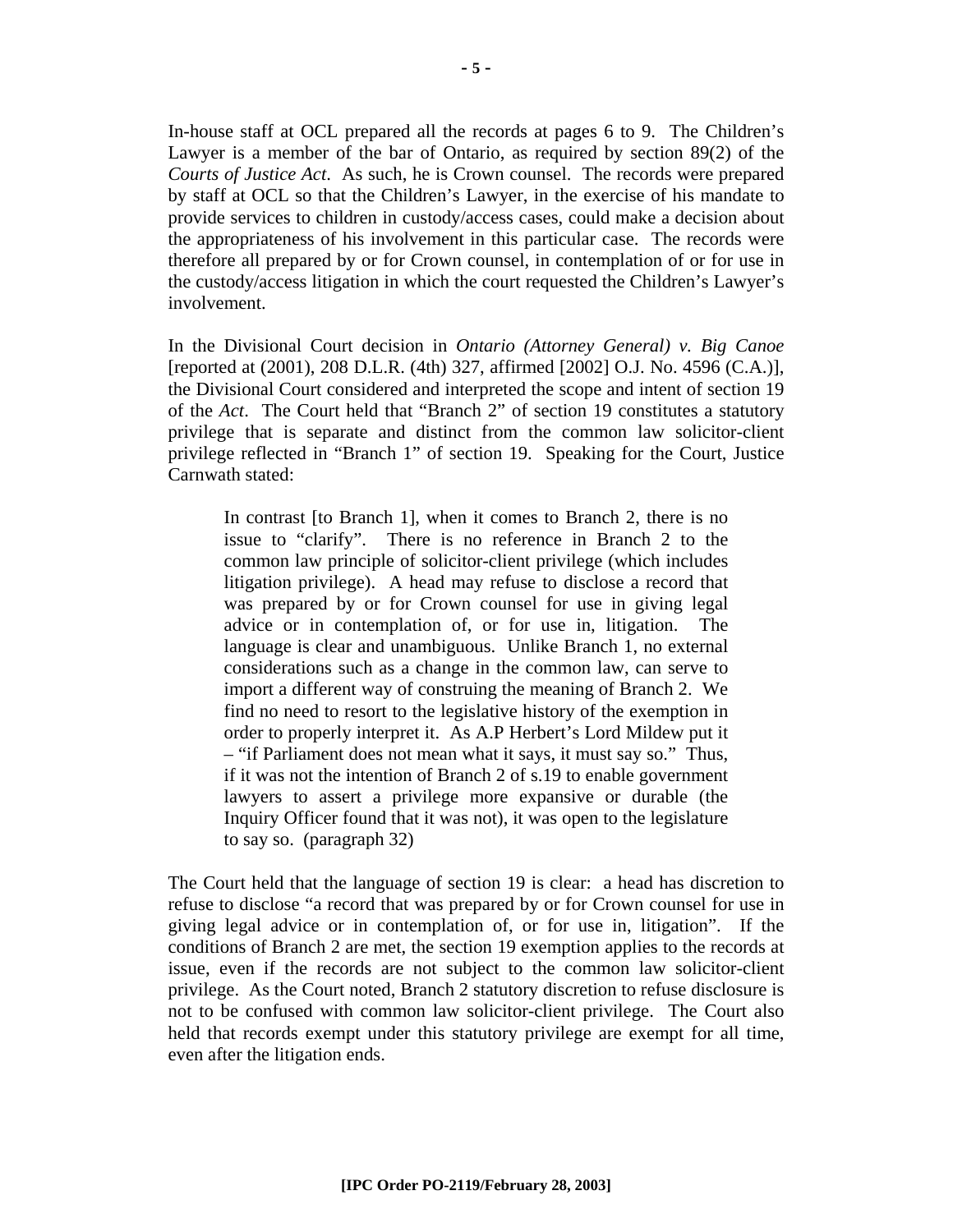And, with respect to Record 5 - the intake form – the Ministry makes the following specific submissions:

. . . Prior to the order of the court requesting the involvement of the Children's Lawyer, the matter before the court was a private custody/access dispute. The parties were asked to submit intake forms to OCL, so that staff could review the forms and determine whether to become involved in the case. If the case is accepted, the intake form is shared with the lawyer or clinical agent assigned to the case, in order to become acquainted with the issues and to know where to contact the parties and child. It is therefore submitted that the intake form is prepared specifically by a parent for the Children's Lawyer, and is used firstly to determine whether to become involved in the litigation, and thereafter, if the case is accepted, to conduct the case on behalf of the child. It is therefore submitted that, because the documents fall within the second Branch of section 19, OCL has the statutory discretion to refuse disclosure.

In Order P-1617, the Commissioner found that an intake form was prepared to determine the best support needed by the child, and that the dominant purpose for an intake form is not litigation. The OCL submits that, in fact, the Children's Lawyer does not supply supportive services to a child, but is involved only for the purposes of litigation. Just as a parent involved in custody/access litigation is not provided with support by his or her counsel, similarly a child who is given legal representation or is being investigated as part of a Children's Lawyer investigation and report is not being provided with support. Accordingly, when a parent prepares an intake form, it is prepared for Crown counsel so that it can be used in the decision-making process about involvement in the ongoing litigation.

The affected person makes no specific representations on this issue. She indicates that she adopts the representations of the Ministry, with one exception not applicable to this issue.

#### *Findings*

I do not agree with the Ministry.

The Ministry's submissions are premised on the Divisional Court decision in *Ontario (Attorney General) v. Big Canoe*. Although the outcome of that decision was upheld by the Court of Appeal, the reasons offered by the two courts are different and, in my view, it would be appropriate to follow the reasoning of the Court of Appeal, which differs somewhat from the analysis at the lower court.

In the Court of Appeal decision, Carthy J.A., writing for the court, quotes the analysis of Adjudicator Holly Big Canoe in Order P-1561 and continues as follows [at paragraphs 9, 12-13]:

Thus her conclusion that once the litigation is completed the protection ends. Her analysis ignores the fact that branch 2 has no temporal limit expressed in s. 19. It is expressed as a permanent exemption just as is solicitor-client privilege.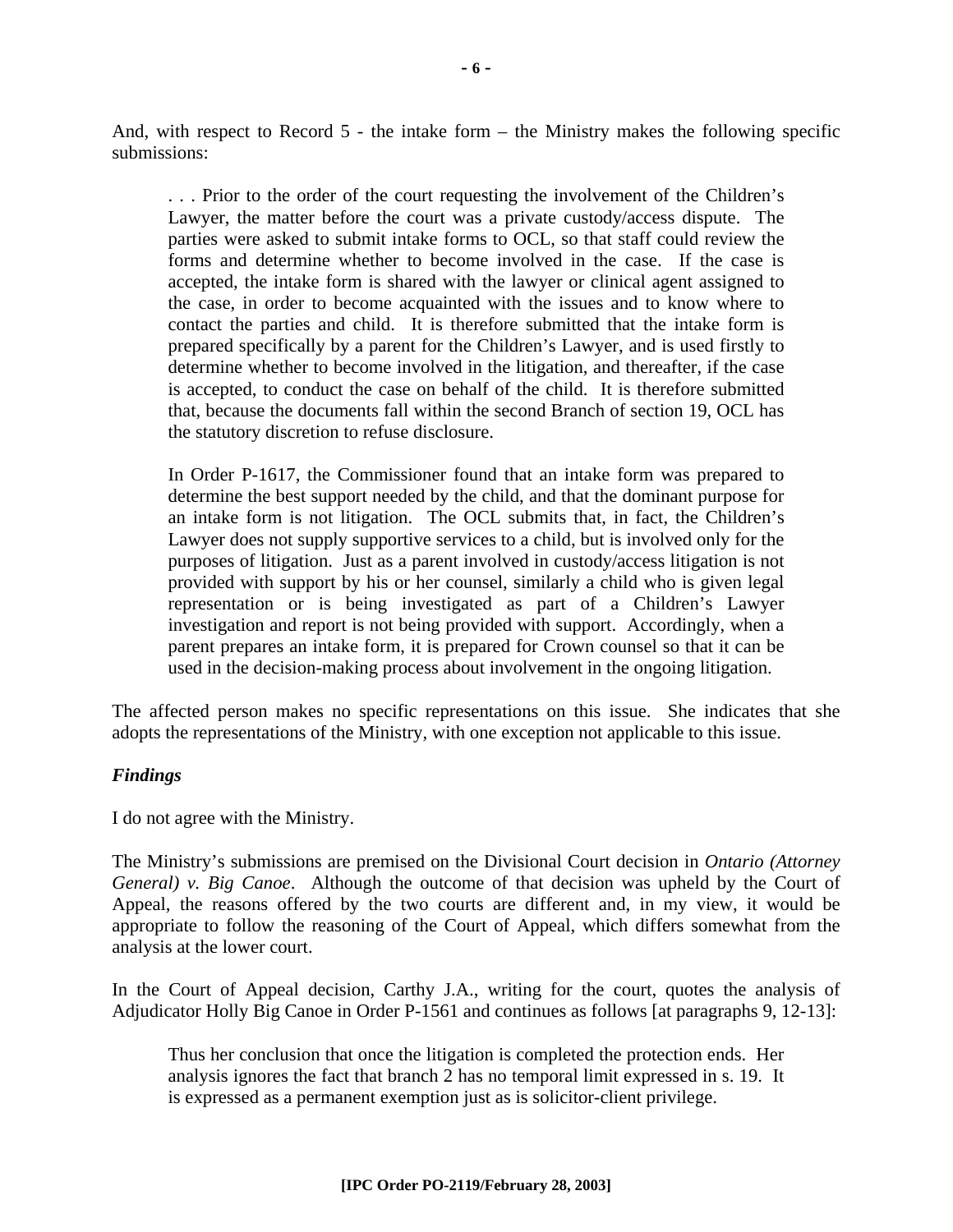. . . . .

In fact [the words of branch 2] describe the work product or litigation privilege which covers material going beyond solicitor-client confidences and embraces such items as are the subject of this proceeding, photographs and a video gathered in the preparations for litigation.

. . . . .

The error made by the inquiry officer was in assuming the intent to grant litigation privilege to Crown counsel and then reading in the common law temporal limit.

The Court of Appeal judgment equates Branch 2 with litigation privilege, subject to the proviso that, unlike the situation at common law, litigation privilege in the context of section 19 continues to apply even after the litigation has been completed.

Accordingly, the proper analysis for determining whether section 19 applies to documents for which the litigation privilege aspect of the exemption has been claimed is to determine whether they were prepared for the dominant purpose of litigation, or whether the rule in *Nickmar* might apply, exactly as outlined by Assistant Commissioner Mitchinson in Order MO-1337-I.

Based on the material before me, I am not satisfied that the records were produced for the dominant purpose of their being used in the conduct of litigation. Rather, it appears that they were created for the dominant purpose of determining whether the OCL should involve itself at all in the existing dispute, a purpose that is distinct from the actual conduct of the litigation. This conclusion is clear from the very representations of the Ministry. In respect of the information sheet, the handwritten notes, the review addendum, and the file activity sheet, the Ministry states:

In-house staff at OCL prepared all the records at pages 6 to 9 . . . The records were prepared by staff at OCL so that the Children's Lawyer, in the exercise of his mandate to provide services to children in custody/access cases, could make a decision about the appropriateness of his involvement in this particular case.

In reference to the intake form, the Ministry asserts:

The parties were asked to submit intake forms to OCL, so that staff could review the forms and determine whether to become involved in the case. If the case is accepted, the intake form is shared with the lawyer or clinical agent assigned to the case, in order to become acquainted with the issues and to know where to contact the parties and child.

. . . . .

. . . Accordingly, when a parent prepares an intake form, it is prepared for Crown counsel so that it can be **used in the decision-making process about involvement** in the ongoing litigation [emphasis added].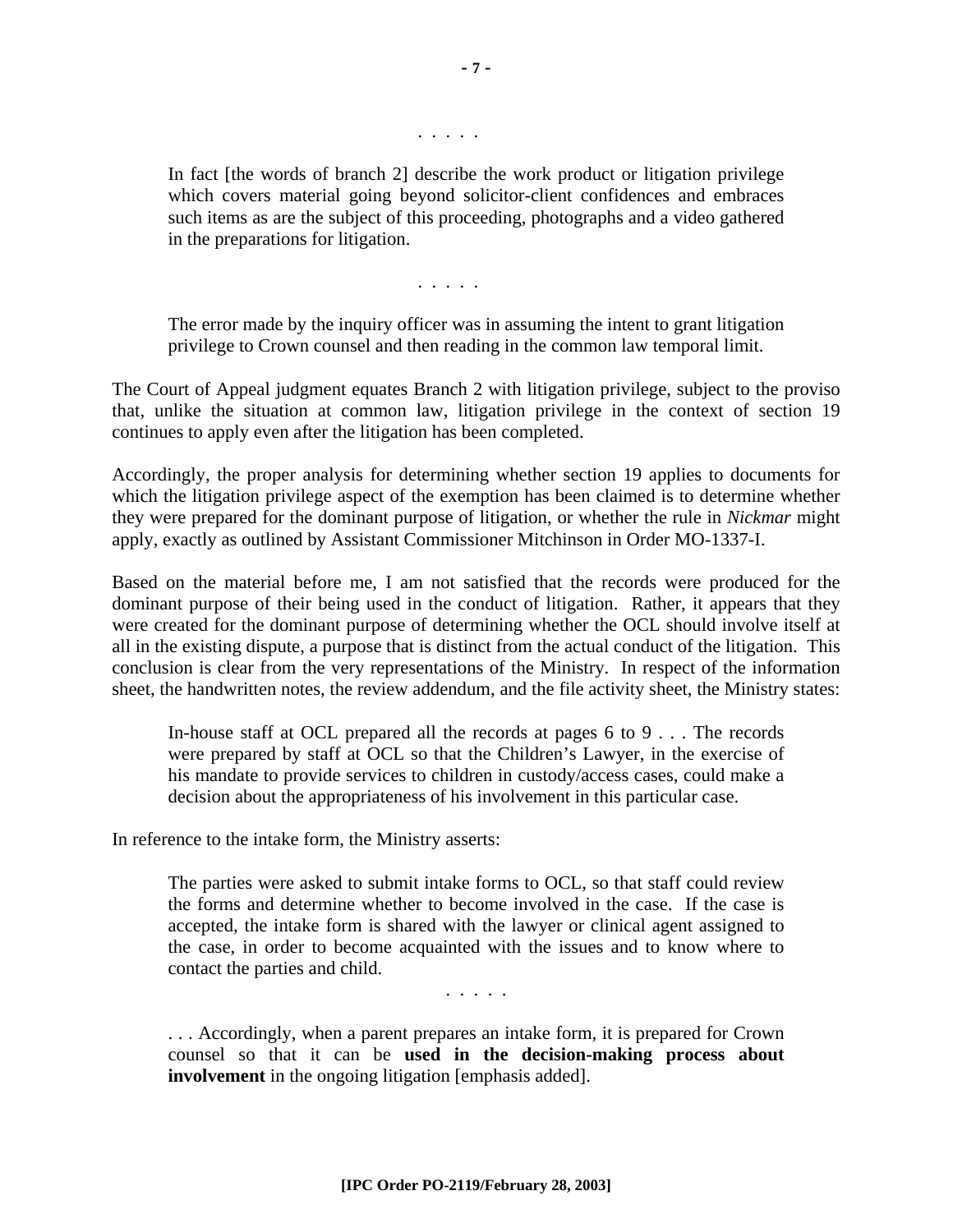Also, I have not been provided with any evidence to suggest that any of the records found their way into a lawyer's brief for litigation as the result of a selective copying or results from research or the exercise of skill and knowledge on the part of the solicitor. Therefore, the records do not qualify under the *Nickmar* aspect of litigation privilege.

Since the records at issue do not meet the test for litigation privilege, sections 49(a)/19 do not apply to exempt them from disclosure.

#### **ADVICE/RECOMMENDATIONS**

The Ministry applied section 13 to Records 1 to 4.

#### **Introduction**

In Order 94, former Commissioner Sidney B. Linden commented on the purpose and scope of this exemption. He stated that it "... purports to protect the free-flow of advice and recommendations within the deliberative process of government decision-making and policymaking". Put another way, the purpose of the exemption is to ensure that:

 . . . persons employed in the public service are able to advise and make recommendations freely and frankly, and to preserve the head's ability to take actions and make decisions without unfair pressure [Orders 24, P-1363 and P-1690].

A number of previous orders have established that advice or recommendations for the purpose of section 13(1) must contain more than mere information. To qualify as "advice" or "recommendations", the information contained in the records must relate to a suggested course of action, which will ultimately be accepted or rejected by its recipient during the deliberative process [Orders 118, P-348, P-363, upheld on judicial review in *Ontario (Human Rights Commission) v. Ontario (Information and Privacy Commissioner)* (March 25, 1994), Toronto Doc. 721/92 (Ont. Div. Ct.); Order P-883, upheld on judicial review in *Ontario (Minister of Consumer and Commercial Relations) v. Ontario (Information and Privacy Commissioner)* (December 21, 1995), Toronto Doc. 220/95 (Ont. Div. Ct.), leave to appeal refused [1996] O.J. No. 1838 (C.A.)]..)].

In Order P-434 Assistant Commissioner Tom Mitchinson made the following comments on the "deliberative process":

In my view, the deliberative process of government decision-making and policymaking referred to by Commissioner Linden in Order 94 does not extend to communications between public servants which relate exclusively to matters which have no relation to the actual business of the Ministry. The pages of the record which have been exempt[ed] by the Ministry under section 13(1) [of the provincial *Act*] in this appeal all deal with a human resource issue involving the appellant and, in my view, to find that this type of information is exemptible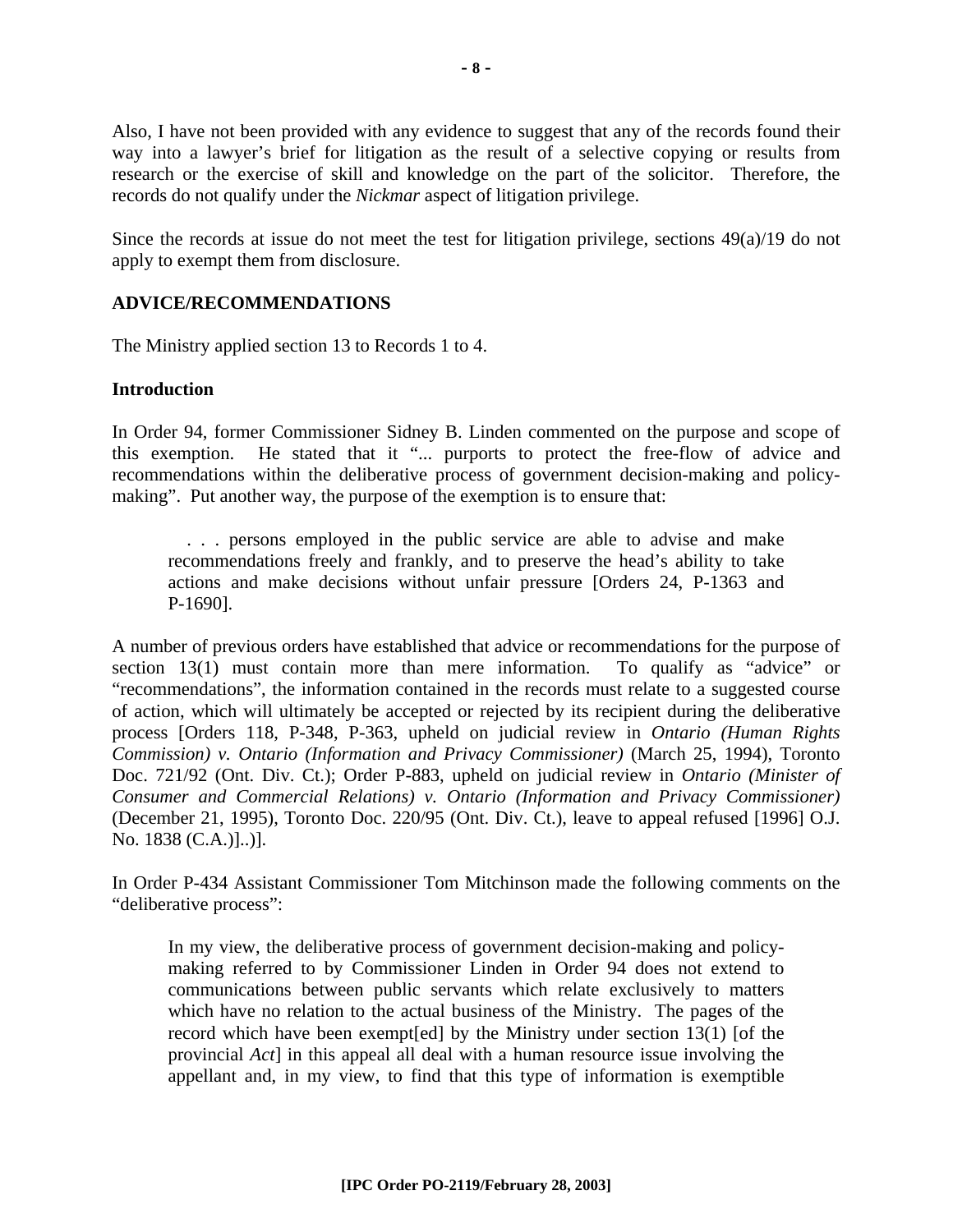under section 13(1) of the *Act* would be to extend the exemption beyond its purpose and intent.

This approach has been applied in several subsequent orders of this office (Orders P-1147 and P-1299).

In addition, information that would permit the drawing of accurate inferences as to the nature of the actual advice or recommendation given also qualifies for exemption under section 13(1) of the *Act*: see Orders 94, P-233, M-847, P-1709.

#### **Ministry's representations**

The Ministry submits the following with respect the application of section 13 to Records 1 to 4 – the information sheet, the one page of handwritten notes, the review addendum and the file activity sheet:

. . . Those documents contain the deliberations and recommendations of in-house staff, who were considering whether or not to accept the case following the receipt of the court orders requesting the involvement of OCL ...

The Children's Lawyer is responsible for delivering a province-wide programme on behalf of the Ministry for, among other things, the delivery of services on behalf of children in custody/access disputes. When court orders are received by OCL, it is the responsibility of intake clerks to conduct a preliminary review of the files, and then the Legal Director of Personal Rights and/or the Clinical Coordinator make a decision, on behalf of the Children's Lawyer, on whether to accept a case. There must be free and frank discussions within OCL about whether a case is appropriate for the involvement of the Children's Lawyer. A litigant must not, at a later stage, become privy to these discussions and recommendations, because he or she may conclude, erroneously, in the charged atmosphere that surrounds many of these cases, that OCL has in any way prejudged the position that will ultimately be taken in the case.

The affected person made no independent representations in this regard.

# **Findings**

I agree with the Ministry only in part.

Having regard to the Ministry's representations and having examined these four records, it is clear to me that only small portions of two of them contain information that constitutes advice or recommendations.

Record 1 is an information sheet containing basic personal information about the parents and children and also basic factual detail about the case. The only information that qualifies as advice or recommendations is found in two notations made by the intake clerk who initially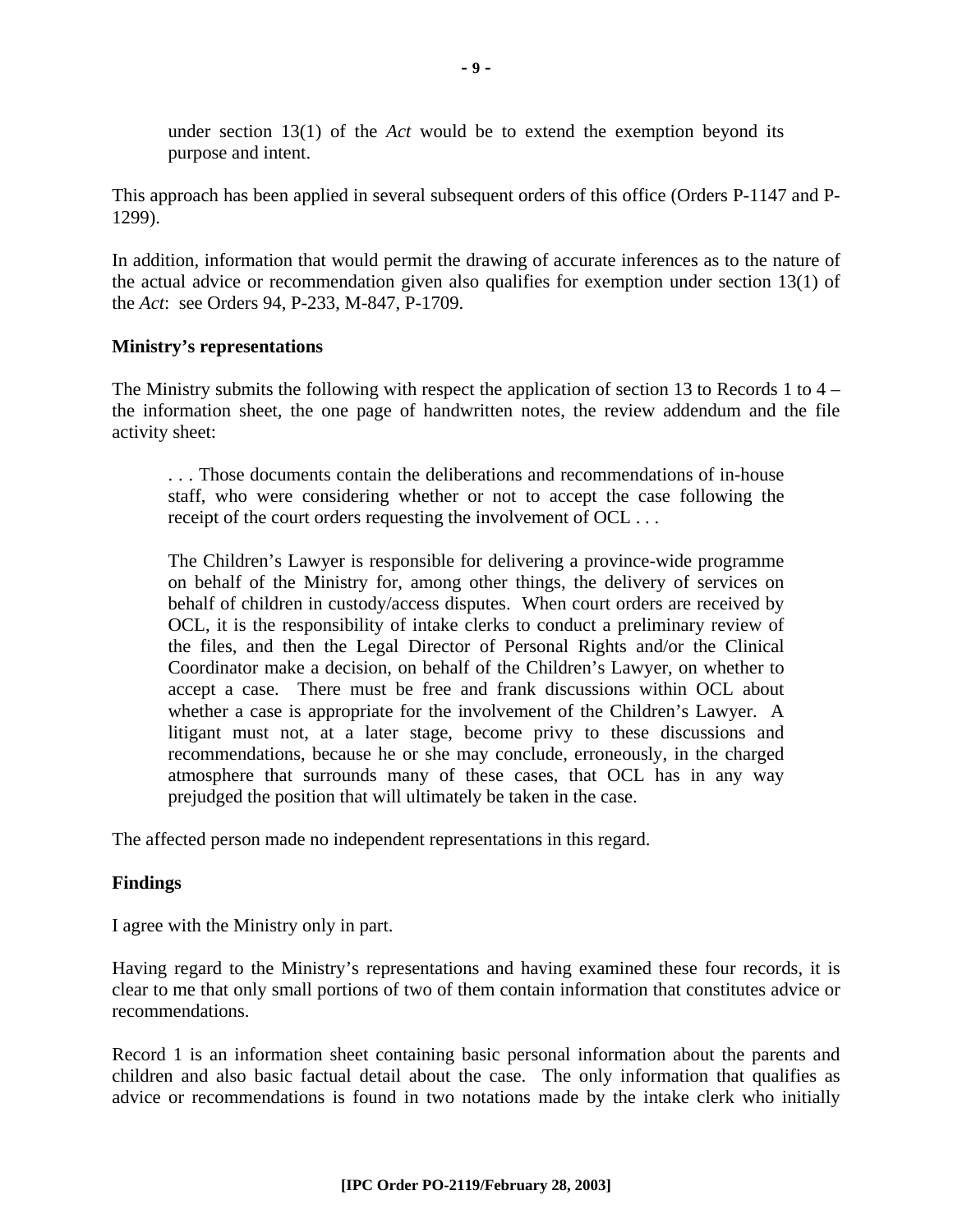assessed the case. Only this information is exempt from disclosure pursuant to section 13 because it reveals a course of action recommended by the intake clerk.

Similarly in Record 3, after summarising the circumstances and the claims and concerns of the parties, the intake clerk again offers suggestions for a course of action. Only this line would be exempt from disclosure pursuant to section 13 because it clearly constitutes the clerk's advice or recommendation for dealing with the case.

Record 2 does not contain advice or recommendations. The record is comprised of copies of brief notes exchanged by OCL staff. Generally, these notes do not reveal any advice provided by one staff member to another. Questions of clarification are asked but no recommendations are evident. There are some comments recorded which reveal a final decision having been made, presumably by either the Legal Director for Personal Rights and/or the Clinical Coordinator, but the very nature of this comment makes it a direction for action, and not advice or a recommendation for a course of action that may be accepted or rejected in the deliberative process (see Order P-363, upheld on judicial review in *Ontario (Human Rights Commission) v. Ontario (Information and Privacy Commissioner)* (March 25, 1994), Toronto Doc. 721/92 (Ont. Div.  $C_t$ .)).

Record 4 is a file activity sheet. While it does contain personal information relating to both the appellant and another individual as well, it is essentially a docket of duties performed or jobs done in relation to the file. There is no information contained in it that qualifies for exemption under section 13 of the *Act*.

To conclude, section 49(a) in conjunction with section 13 applies to portions of Record 1 and 3. These exemptions do not apply to the remainder of Records 1 and 3, or to any portions of Records 2 and 4.

# **INVASION OF PRIVACY**

#### **Introduction**

As noted earlier, section 49 provides an exception to the general right of access to one's own personal information.

Section 49(b) of the *Act* introduces a balancing principle. The institution must look at the information and weigh the requester's right of access to his or her own personal information against another individual's right to the protection of their privacy. If the institution determines that release of the information would constitute an unjustified invasion of the other individual's personal privacy, then section 49(b) gives the institution the discretion to deny access to the personal information of the requester.

In determining whether the exemption in section 49(b) applies, sections  $21(2)$ , (3) and (4) of the *Act* provide guidance in determining whether disclosure of personal information would result in an unjustified invasion of the personal privacy of the individual to whom the information relates. Section 21(2) provides some criteria for the institution to consider in making this determination.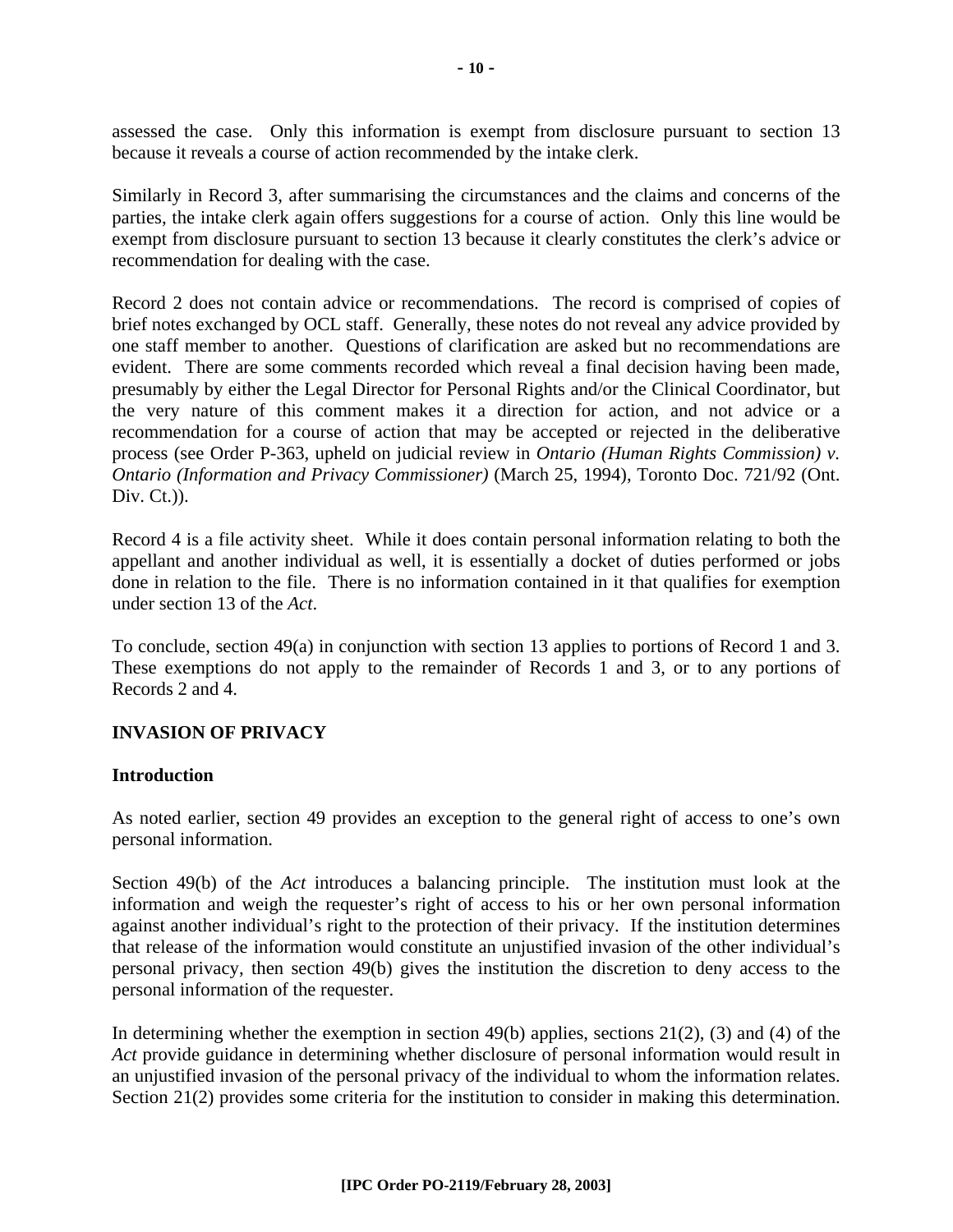Section 21(3) lists the types of information whose disclosure is presumed to constitute an unjustified invasion of personal privacy. Section 21(4) refers to certain types of information whose disclosure does not constitute an unjustified invasion of personal privacy.

The Divisional Court has stated that once a presumption against disclosure has been established, it cannot be rebutted by either one or a combination of the factors set out in 21(2) [*John Doe v. Ontario (Information and Privacy Commissioner*) (1993), 13 O.R. (3d) 767].

If none of the presumptions in section  $21(3)$  applies, the institution must consider the application of the factors listed in section 21(2), as well as all other considerations that are relevant in the circumstances of the case.

In addition, if any of the exceptions to the section  $21(1)$  exemption at paragraphs (a) through (e) applies, then disclosure would not be an unjustified invasion of privacy under section 49(b).

The Ministry applied section 49(b) in conjunction with section 21 to Records 1, 3 and  $5 -$  the information sheet, the review addendum, and the intake form.

#### **Representations**

The Ministry makes several specific claims with respect to the application of sections 49(b) and 21 to Records 1, 3 and 5.

First, the Ministry submits that:

Section 49(b) would apply to exempt from disclosure the appellant's own personal information because it is so intertwined with the mother and the children's personal information that access to these records could result in an unjustified invasion of their personal privacy.

With respect to the information contained in the Record 5 only, the Ministry claims that there is a presumed unjustified invasion of personal privacy under sections 21(3)(a), (d), and (f).

Additionally, and in general, the Ministry submits that a consideration of the criteria found in sections 21(2)(e), (f), (h) and (i) leads to a conclusion that disclosure of the records constitutes an unjustified invasion of the personal privacy of the other individuals.

Earlier in this process, the appellant contended that section 21(1)(d) of the *Act* applies. Section  $21(1)(d)$  reads:

A head shall refuse to disclose personal information to any person other than the individual to whom the information relates except,

under an *Act* of Ontario or Canada that expressly authorizes the disclosure.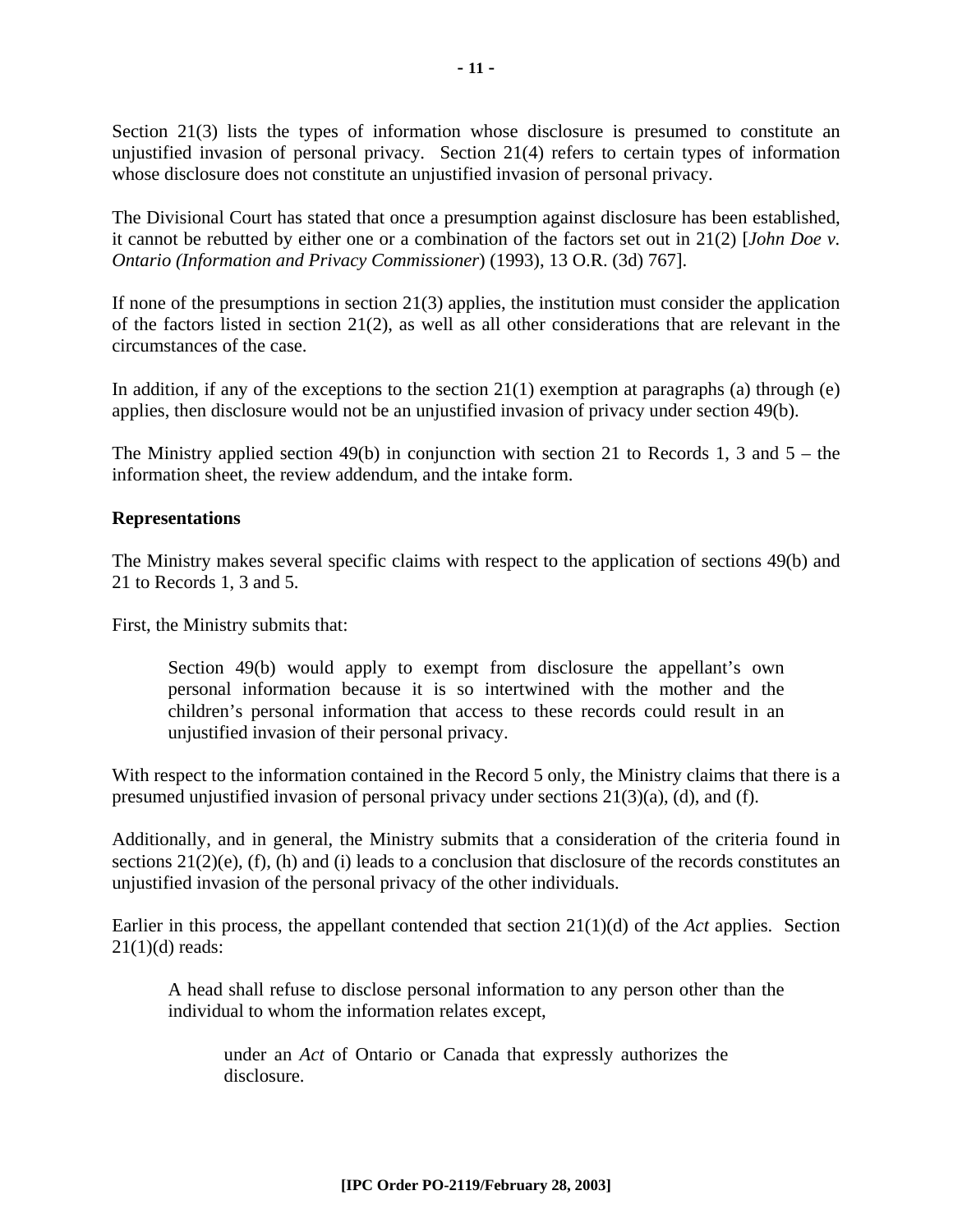The Act expressly authorizing disclosure is said to be section 20(5) of the *Children's Law Reform Act*, which reads:

The entitlement to access to a child includes the right to visit with and be visited by the child and the same right as a parent to make inquiries and to be given information as to the health, education and welfare of the child.

Here, the Ministry concedes that the entirety of the fourth page of Record 5 (page 25) could be disclosed as it contains information about the children's health, education and welfare but it reiterates that the balance of the information in this record and the others relates to other individuals as well as the children and would therefore not be available to the appellant pursuant to section  $21(1)(d)$ .

The affected person essentially adopts all of the representations made by the Ministry save for the submission that the fourth page of Record 5 can be severed and disclosed. The affected person argues and is concerned that an agreement to waive confidentiality with respect to some of the information could be taken as a waiver with respect to all of the information. The affected person, therefore, submits that no information should be disclosed to the appellant.

#### **Findings**

# *Section 21(1)(d) and 49(b) of the Act, and section 20(5) of the Children's Law Reform Act*

Where an access parent seeks information as to the health, education and welfare of the child within the meaning of section 20(5) of the *Children's Law Reform Act*, the section 21(1)(d) exception applies and the record is not exempt under section 21 or section 49(b) to the extent that it contains this type of information [see Orders P-1246, P-1423, P-1617].

Based on the material before me, I am satisfied that the appellant qualifies as an "access parent" within the meaning of the *Children's Law Reform Act*.

In addition, based on my review of the fourth page of Record 5 (page 25), I accept the Ministry's position that the only personal information in that page relating to an individual other than the appellant is information as to the health, education and welfare of the appellant's children. Therefore, this information is not exempt under section 49(a) in conjunction with section 21.

I am also satisfied that none of the remaining information in Record 5 or the other records at issue under this exemption (Records 1 and 3) falls within the scope of section 20(5) of the *Children's Law Reform Act*.

#### *Sections 21(3) and 49(b)*

Section 21(3) lists the types of information whose disclosure is *presumed* to constitute an unjustified invasion of personal privacy. In particular, sections  $21(3)(a)$ , (d) and (f) read: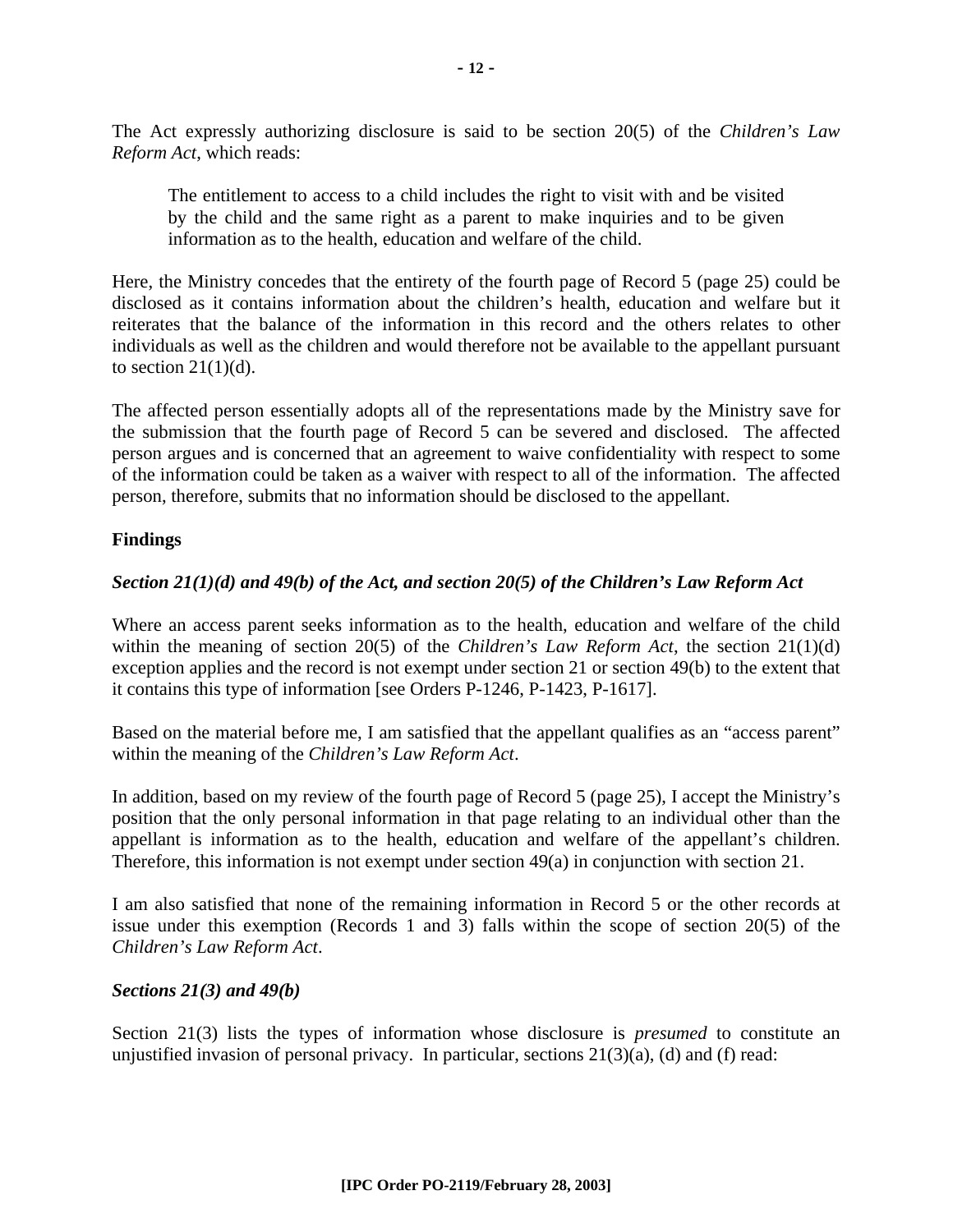A disclosure of personal information is presumed to constitute an unjustified invasion of personal privacy where the personal information,

- (a) relates to a medical, psychiatric or psychological history, diagnosis, condition, treatment or evaluation;
- (d) relates to employment or educational history;
- (f) describes an individual's finances, income, assets, liabilities, net worth, bank balances, financial history or activities, or creditworthiness;

As already mentioned, once a presumption against disclosure has been established, it cannot be rebutted by either one or a combination of the factors set out in 21(2). I have examined Record 5 and I find that some of the information in this record is specific personal information about an individual other than the appellant that falls within the scope of paragraphs (a), (d) and (f) of section 21(3). Therefore I find that section 21(3) applies and this information is exempt under section 49(b). However, portions of Record 5 (at page 23) consist of the appellant's personal information only, and this information does not qualify for exemption under section 49(b) and should be disclosed to the appellant.

#### *Sections 21(2) and 49(b)*

Sections  $21(2)(f)$  and (h) are factors weighing against disclosure. Those sections read:

A head, in determining whether a disclosure of personal information constitutes an unjustified invasion of personal privacy, shall consider all the relevant circumstances, including whether,

- (f) the personal information is highly sensitive;
- (h) the personal information has been supplied by the individual to whom the information relates in confidence;

In my view, both of these factors apply to most of the personal information in the records, given the context of a highly contested custody/access case. In the absence of any applicable factors weighing in favour of disclosure, I find that most of the personal information in the records is exempt under section 49(b) of the *Act*, with some exceptions as discussed below.

With respect to Record 3, I find that disclosure to the appellant of his own personal information found at the foot of the record would not constitute an unjustified invasion of personal privacy. To continue to withhold this information from the appellant would be an absurdity. It is clear to me, having examined all of the records before me that this information was actually provided to the OCL by the appellant himself. The information is essentially quoted from the appellant's intake form, a record that has already been disclosed to him. In Order M-444, former Adjudicator John Higgins found that non-disclosure of information the appellant in that case had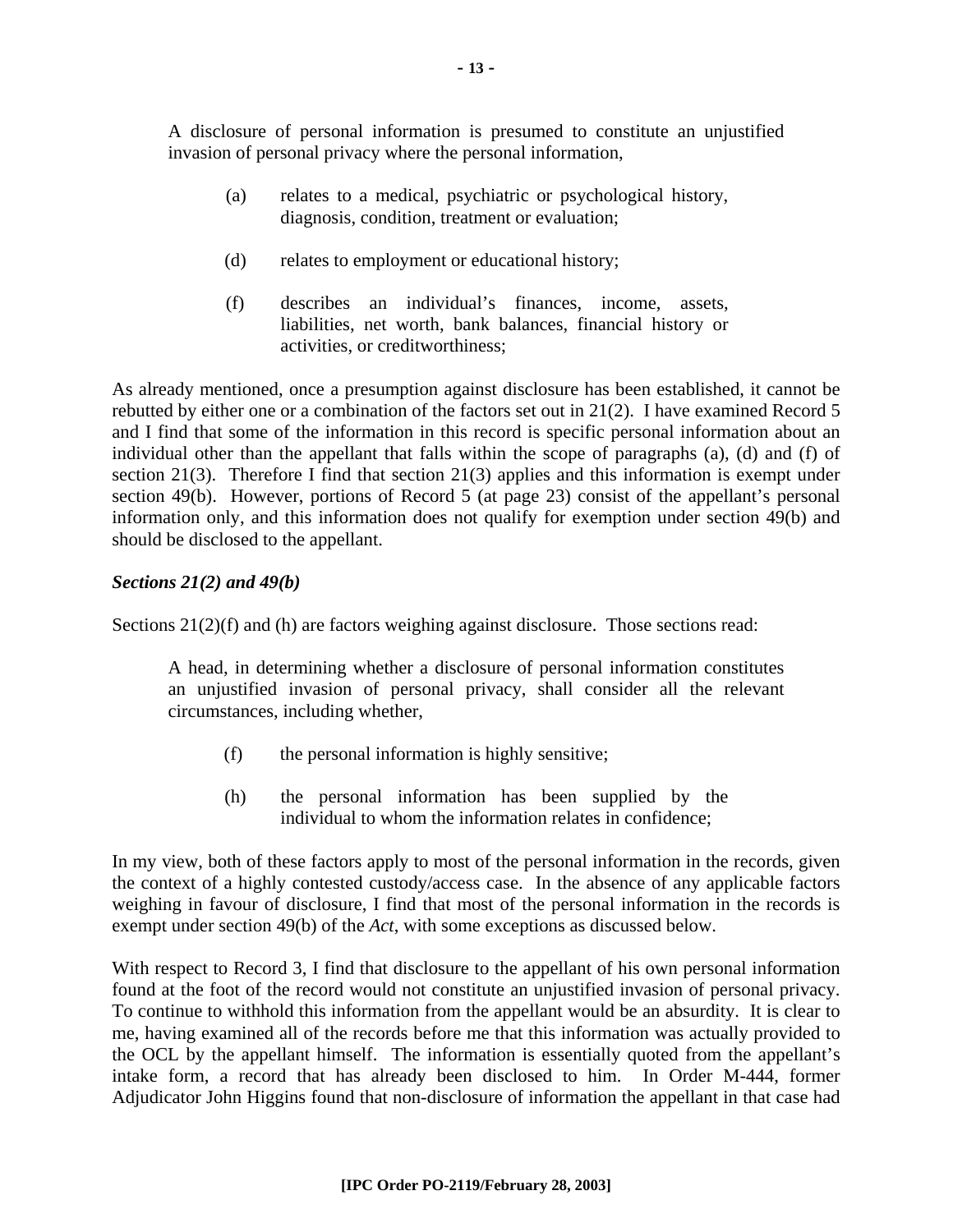provided to the police in the first place would contradict one of the primary purposes of the *Act*, which is to allow individuals to have access to records containing their own personal information unless there is a compelling reason for non-disclosure. This approach has been applied in a number of subsequent orders and has been extended to include not only information which the appellant provided, but information which was obtained in the appellant's presence or of which the appellant is clearly aware (Orders M-451, M-613, MO-1196, P-1414, P-1457 and PO-1679, among others).

As for the remainder of the record, I agree with the Ministry that, where one finds the personal information of the appellant, it is so intertwined with the personal information of others that access to this information could result in an unjustified invasion of the personal privacy of others.

With respect to Record 1, the information sheet, the Ministry made the following representations:

. . . [T]he appellant's name, place of residence, and counsel information, and the children's names, birth dates and ages, on page 6 can be severed and disclosed.

I agree but also find that the rest of the record, save for what is the personal information of others and what I have found exempt pursuant to section 13, should also be disclosed to the appellant as the rest of it is not personal information and therefore can not be exempt under 21 of the *Act*.

#### *Conclusion*

I find that section 49(b) applies to portions of Records 1, 3, 4 and 5, but that other portions do not qualify for exemption under that section.

#### **EXERCISE OF DISCRETION**

As indicated, section 49 is a discretionary exemption. Therefore, once it is determined that a record qualifies for exemption under one or both of sections 49(a) and (b), the Ministry must exercise its discretion in deciding whether or not to disclose it. An institution's exercise of discretion must be made in full appreciation of the facts of the case, and upon proper application of the applicable principles of law. It is my responsibility to ensure that this exercise of discretion is in accordance with the *Act*. If I conclude that discretion has not been exercised properly, I can order the institution to reconsider the exercise of discretion: see Orders 58, MO-1286-F and MO-1287-I.

The Ministry provided representations about the OCL's exercise of discretion under both sections 49(a) and (b). The Ministry made clear and detailed submissions about the various factors considered by the OCL in deciding not to exercise its discretion in favour of disclosure. It is also clear to me that the OCL was reasonably exercising its discretion when it decided that certain portions of the records, previously withheld, could now be disclosed. While I have disagreed in part with the OCL's application of the exemptions raised, I can find no reason to conclude that the OCL did not properly consider and exercise its discretion.